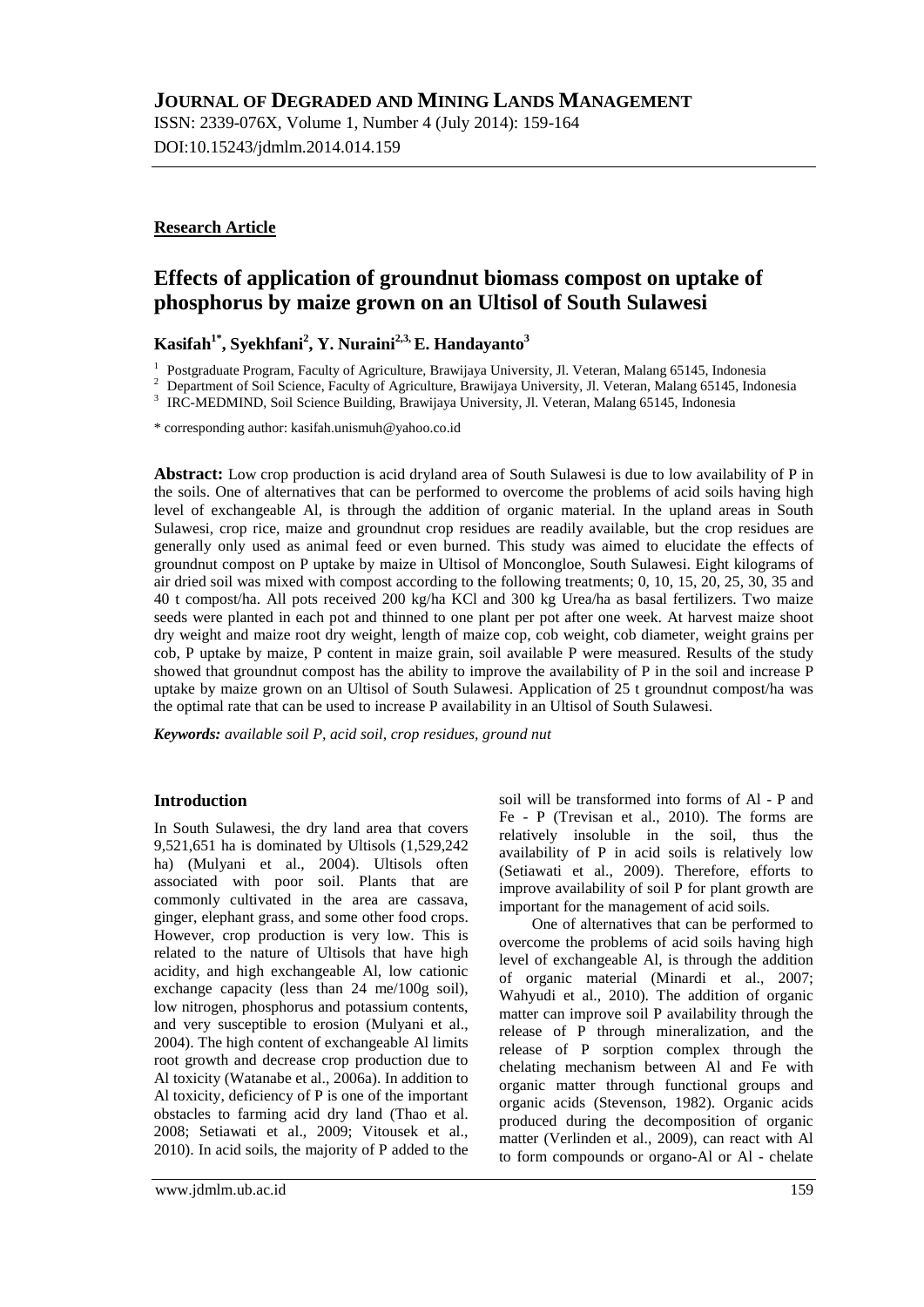complexes (Hiradate et al., 2007). Results of a study previously conducted by Minardi et al. (2007), showed that organic material containing high humic and fulvic, contributed very significantly to the availability of P. *Gliricidia sepium* pruning as organic matter was capable to increase 53.61 % P available in the soil studied.

Although there have been many studies on the important role of organic matter in increasing the availability of P in acid soils, this technology has not been widely used for the improvement of productivity in acid dryland dominated by Ultisols in South Sulawesi. This is because of the limited information about organic materials, the characteristics of organic acids from plant residues and compost that can be used to increase the availability of P in Ultisols of South Sulawesi. In the upland areas in South Sulawesi, crop rice, maize and groundnut crop residues peanuts are always available. However, the crop residues are generally only used as animal feed or even burned. Results of previous studies showed that application of compost from groundnut residues for incubation of 28 days significantly improved P-available in an Ultisol from 1:18 mg/kg to 42.57 mg/kg. This value was greater than the application of composts from maize and rice residues (Kasifah et al., 2014). This study was aimed to elucidate the effects of groundnut compost on P uptake by maize in Ultisol of Moncongloe, South Sulawesi.

## **Materials and Methods**

The study was conducted at the experimental station of the Centre for Agricultural Extension, Batangkaluku, Gowa, South Sulawesi, from 27 September 2013 until December 25, 2013. Material used in this study is Ultisol soil, compost of groundnut residue and maize seeds of Gumarang variety. The maize seeds were obtained from Maros Cereal Research Institute. Top soil (0-30 cm) collected from Moncongloe, Maros, South Sulawesi (050 08 ' 55.13 '' S and 1190 33 ' 51.02 '' E), was air dried for 3 days and sieved to pass through a 2 mm sieve. The characteristics of the soil are as follows: pH 4.9, 0.32% organic C, 0:16 % total N, 348.5 mg/kg total P, 1:18 mg/kg available P, CEC 26.77 me/100 g, 6.59 me/100 g exchangeable Al and 1.34 me/100g exchangeable H, loamy clay texture (Kasifah et al., 2014).

Thirty kilograms of fresh groundnut residues was composted for 2 months (December 2012 - January 2013) at the Compost Unit of the Faculty of Agriculture, Brawijaya University. Analysis of chemical composition of the compost included:

pH (pH meter), organic-C (Walkey and Black), N - total (Kjedhal), P, K, Na, Ca, and Mg (wet ashing method,  $HNO<sub>3</sub> + HClO<sub>4</sub>$ ). Methods of analysis were in accordance with the technical instructions of Soil Research Institute (2005). The chemical composition of the groundnut compost were as follows: pH  $H_2O$  (1:2,5) 7.2, 1.98 % total N, 14.3 % organic C, C/N ratio 7.22, 0.41% total P total, 2.47% C, 1.39 % Ca, 0.83% Mg, 4.33% Na, 193 mg/kg humic acid, and 2104 mg/kg fulvic acid.

Eight kilograms of the air dried soil was placed in a 10 kg plastic pot having a diameter of 28 cm, and then mixed with compost according to the following treatments: 0 t compost/ha (K0), 10 t compost/ha (K10), 15 t compost/ha (K15), 20 kg of compost/ha (K20), 25 kg of compost/ha (K25), 30 kg of compost/ha (K30), 35 t compost/ha (K35), and 40 t compost/ha (K40). All pots received 200 kg/ha KCl and 300 kg Urea/ha as basal fertilizers. Half rate of each basal fertilizer was applied at the time of planting and the remaining half rate was applied at 6 weeks after planting. The eight treatments were arranged in a randomized block design with three replicates. Two maize seeds were planted in each pot and thinned to one plant per pot after one week. Water was periodically supplied to maintain the approximate value of field capacity. Maize plant height was observed at 3, 4, 5, 7, 8 and 9 weeks after planting. Parameters measured at harvest (9 weeks) were maize shoot dry weight and maize root dry weight, length of maize cop, cob weight, cob diameter, weight grains per cob, P uptake by maize, P content in maize grain, soil available P. The data obtained were subjected to analyses of mean, standard error, regression analysis and analysis of variance at 95% confidence level ( $\alpha$  5) %) and Duncan's Multiple Range Test using Microsoft Office Excel 2007.

## **Results and Discussion**

## *Soil available P*

Availability of soil P increased significantly with the increasing rate of compost applied. Application of 30 t compost/ha (K30), resulted in the higher concentration of soil available P compared to the other treatments (Figure 1). The highest increase of available soil P was observed at the K30 treatment (30 t compost/ha). Application of 40 t compost/ha reduced availability of soil P (Figure 1). The increase of soil available in line with increasing rate of compost applied to 30 t/ha because the high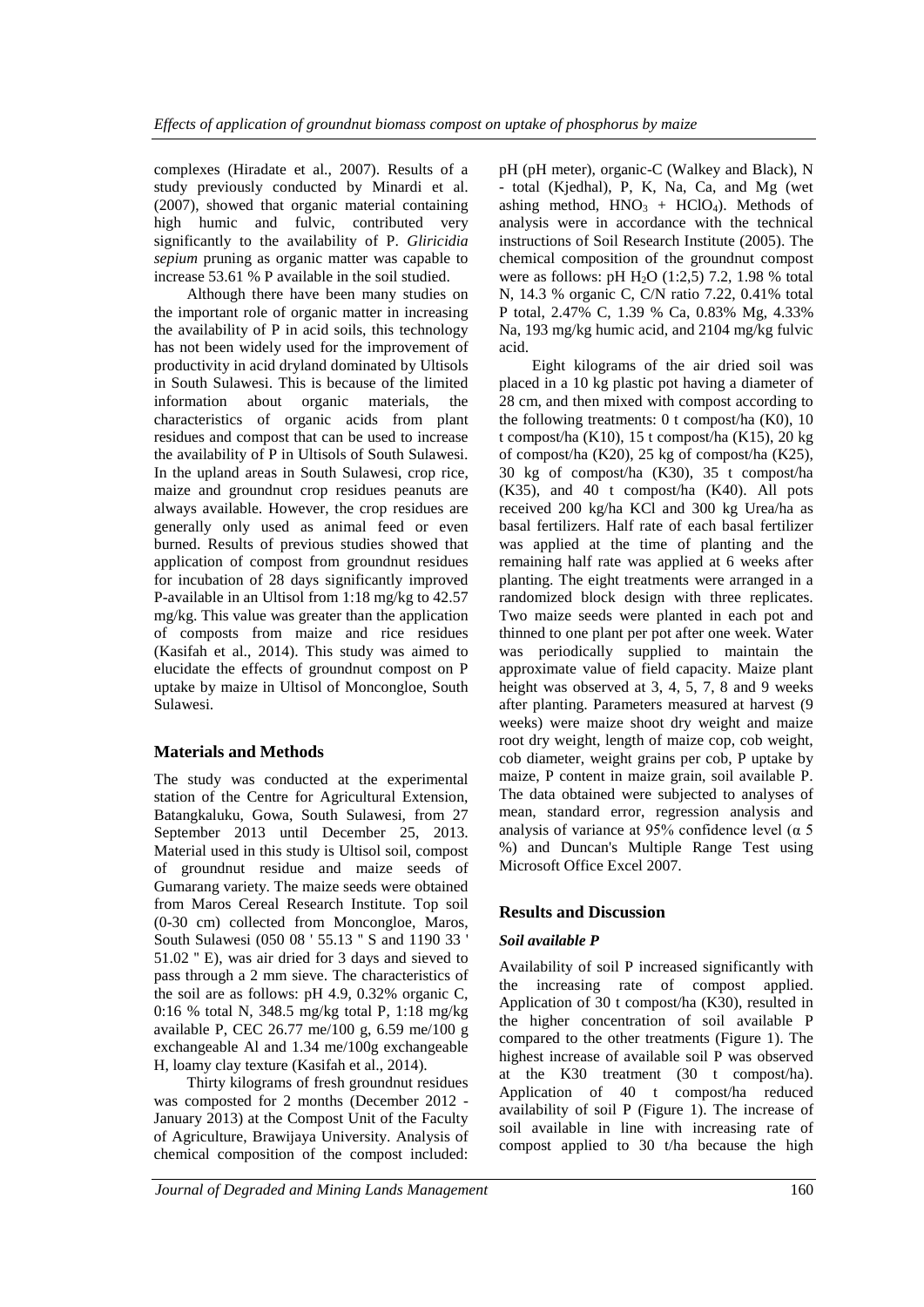content of fulvic acid in the groundnut compost as reported earlier by Kasifah et al. (2014). Fulvic acid that is actually a product derived from humic compounds can dissolve minerals in the soil. The increase of available P in the soil is because of ligand exchange from Fe and Al oxides with organic acids. Complex bonding that occurs between organic acids with Fe and Al is in anticipation of the bonds between P with Al and Fe, so that the P can be optimally absorbed by plants (Johnson and Loeppert, 2006). Minardi et al. (2007) reported that the ability of the fulvic compound to release adsorbed P was greater than that of humic compounds. This is because of the higher mobility of fulvic acid that has low

molecular weight than humic acid that has high molecular weight (Stevenson, 1982). Fulvic acid has a high total acidity that ranges from 10 to 12 me/g, about twice that of humic acid  $(5-6 \text{ me/g})$ ; the high total acidity in fulvic acid was possibly because of the high level of carboxyl (Watanabe et al., 2006). These characteristics lead to the ability to form complexes with cations, and minerals behave as cations in the soil become very large. The increase of soil available P led to the improvement of P uptake by maize which in turn improved maize growth, in terms of improved cob length, cob diameter, cob dry weight, and seed weight per cob (Table 1).



Figure 1. Effect of application peanut compost of soil P availability at maize harvest (9 weeks) \* Treatments: K0: Control, K25: 25 t/ha of compost, K10: 10 t/ha of compost, K30: 30 t/ha of compost, K15: 15 t/ha compost, K35: 35 t/ha of compost, K20: 20 t/ha of compost, and K40: 40 t/ha compost

#### *Growth and yield of maize*

Application of groundnut compost significantly affected plant height (Figure 2). Data presented in Figure show that the highest plant height was observed for K25 treatment (K25). The significant effect of groundnut compost on plant height is thought because of the relatively high content low and high molecular weight of groundnut compost (Kasifah et al., 2014). The high respond of maize to application of groundnut compost may indicate the important role of organic acids in the compost in cell elongation. This characteristic is similar to that of hormone auxin. Therefore, the activity of humic compounds in plant tissues is similar to the auxin hormone (Trevisan et al., 2010). In addition, the effect of humic compounds on plant growth is indirectly through improvement of soil properties such as aggregation, aeration, permeability and

water holding capacity, increase input (uptake) of nutrients through the conversion of nutrients into available forms (Verlinden et al., 2009). The increase of plant membrane permeability improves plant growth by accelerating respiration or by improving activity of growth hormone, and accelerating growth of young roots or shoots (Eyheraguibel,2004; Syarif et al., 2008; Verlinden et al., 2009). Application of groundnut compost did not significantly affect dry weight of maize shoot harvested at 90 days after planting, but it significantly affected root dry weight (Table 1). Application of 15 t compost /ha (treatment K15) to 25 t compost/ha (K25) resulted in the highest shoot dry weight. Again, the significant effect of groundnut compost of maize yield seems to be strongly related to the organic acids content in the compost.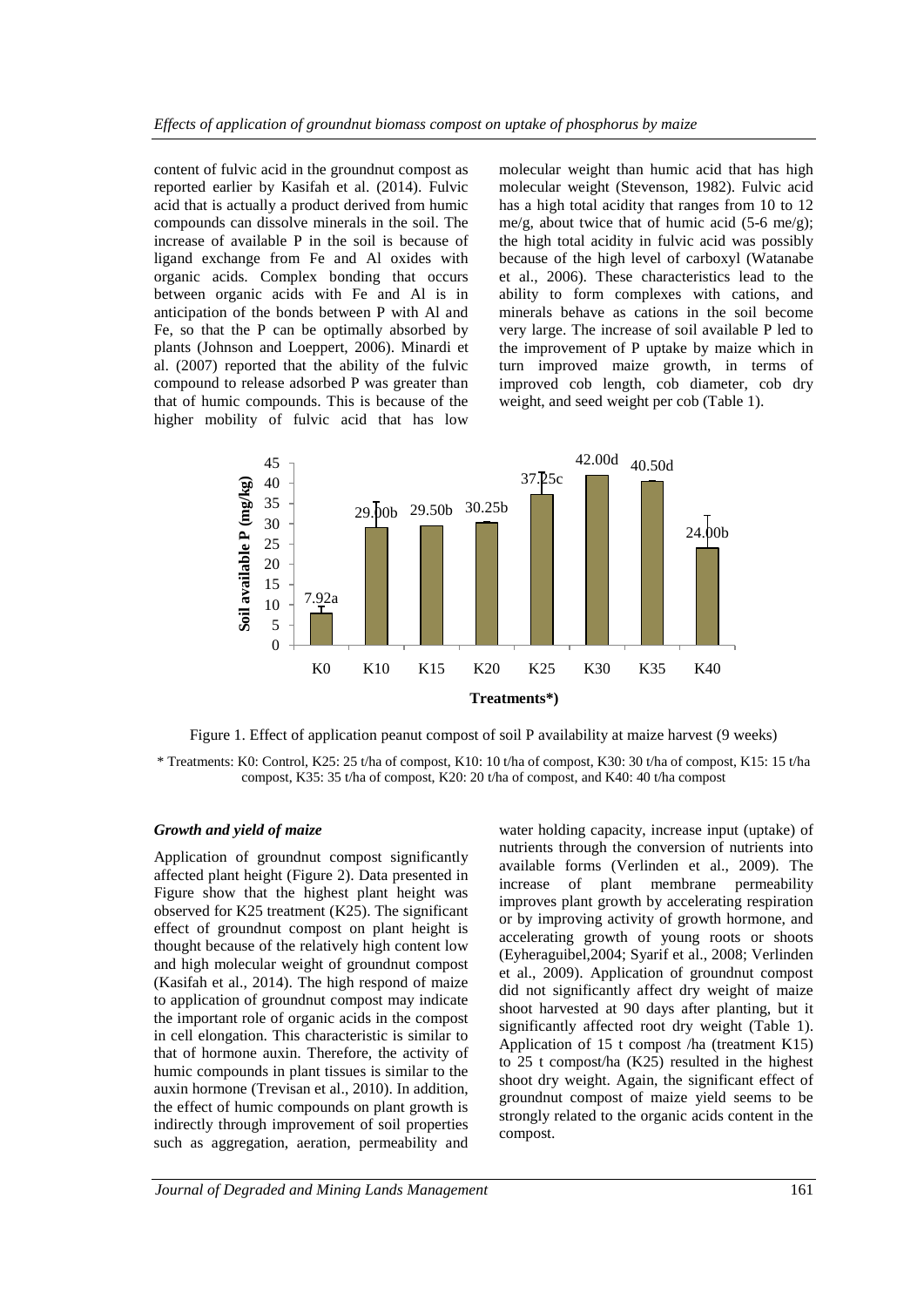

Figure 2. Effect of application of groundnut compost on height of maize grown on an Ultisol for 9 weeks. \*) see Figure 1

|           | Table 1. Effects of application of groundnut compost of on yield of maize grown on an Ultisol of South |  |  |  |  |  |
|-----------|--------------------------------------------------------------------------------------------------------|--|--|--|--|--|
| Sulawesi. |                                                                                                        |  |  |  |  |  |

| Treatments *)   | Shoot dry<br>weight $(g)$ | Root dry<br>weight $(g)$ | Cob length<br>(cm) | Cob<br>diameter<br>(cm) | Cob dry<br>weight $(g)$ | Weight of<br>grain per cob<br>(g) |
|-----------------|---------------------------|--------------------------|--------------------|-------------------------|-------------------------|-----------------------------------|
| K <sub>0</sub>  | 22.87                     | 7.20                     | 10.00              | 3.57                    | 19.90                   | 15.19                             |
| K10             | 28.83                     | 12.64                    | 10.10              | 3.83                    | 35.03                   | 28.29                             |
| K <sub>15</sub> | 42.80                     | 19.90                    | 10.83              | 4.07                    | 41.03                   | 32.49                             |
| K20             | 36.47                     | 13.20                    | 13.03              | 4.23                    | 49.40                   | 44.06                             |
| K <sub>25</sub> | 43.40                     | 14.40                    | 14.04              | 4.30                    | 58.50                   | 42.72                             |
| K <sub>30</sub> | 36.47                     | 12.35                    | 13.27              | 4.00                    | 51.43                   | 42.96                             |
| K35             | 33.65                     | 11.60                    | 12.35              | 4.03                    | 48.75                   | 35.53                             |
| K40             | 26.97                     | 11.50                    | 12.40              | 4.33                    | 41.40                   | 32.02                             |

\*) see Figure 1

The development plant root may be through the increase of plant cell energy that in turn will intensify exchange process (Eyheraguibel, 2004). The increase of plant absorption capability makes plant root easy to absorb nutrients into the cells and accelerate the process of plant respiration, and the formation of long and strong root system that makes plant root easy to access nutrients in the soil (Verlinden et al., 2009). Results of regression analyses presented in Figure 3 show that there were strong relationships between soil available P, cob dry weight and weight of grain per cob. According to Trevisan et al. (2010), the direct effect of organic acids of compost on crop production is through involvement in various metabolic processes including respiration, protein synthesis, enzyme activity, and photosynthesis. In the plant tissue, humic and fulvic compounds regulate a number of ions including nitrate and phosphate (Oburger et al., 2011). In response to P deficiency, plant has the ability to develop adaptive strategies to improve acquisition of P from the soil (Bais et al., 2006; Chen et al., 2008). This strategy includes organic acid anion exudation of low-molecular - weight, which can mobilize inorganic P.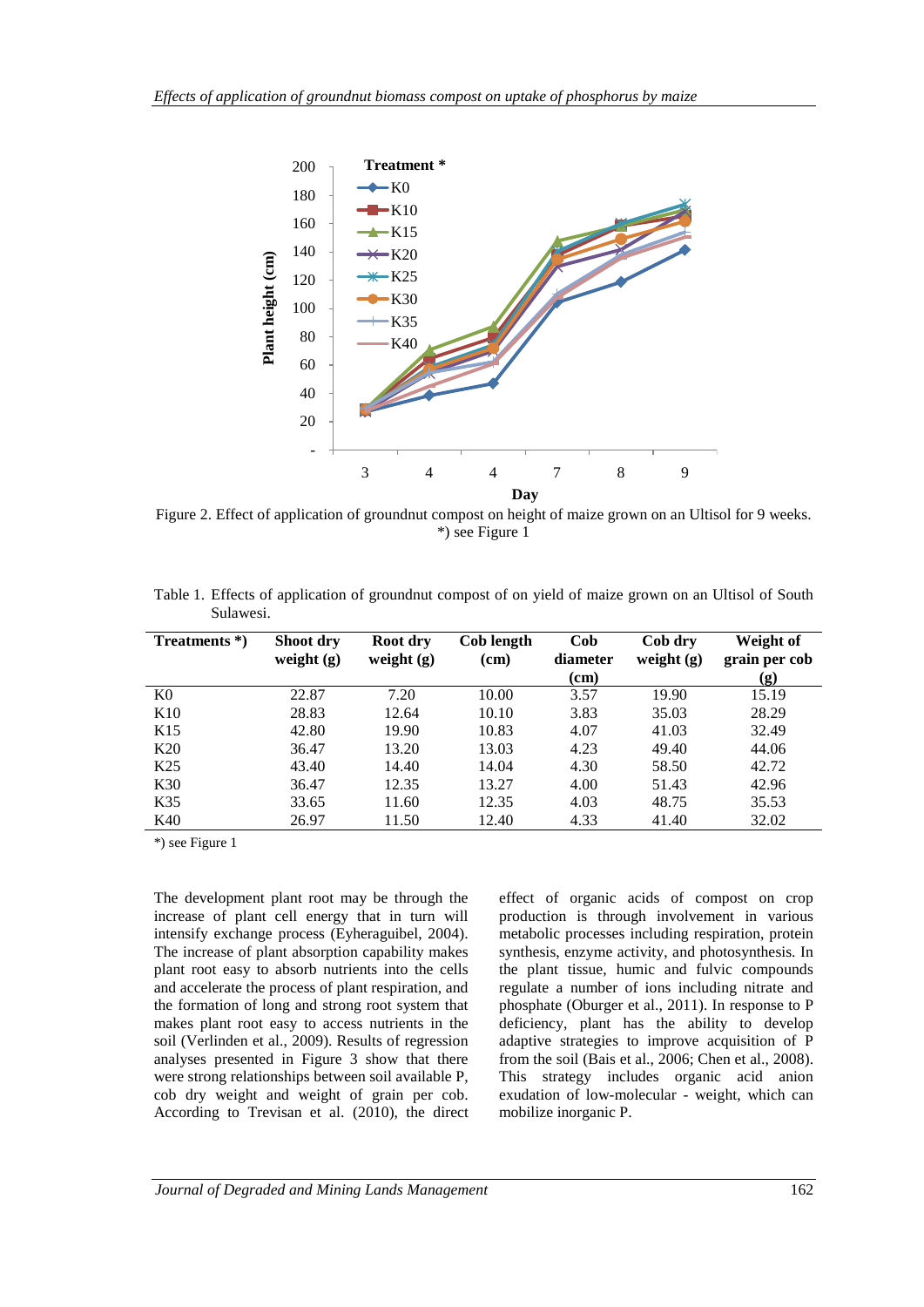

Figure 3. Relationship between available soil P, cob dry weight, and weight of grain per cob

#### *P uptake by maize plants*

Application of groundnut significantly affected P uptake by maize (Figure 4). Application of compost 25 t compost/ha (K25) resulted in the highest P uptake in maize shoot and grain which

was not significantly different with P uptake of plants with compost application of 30 t/ha (K30). Application of 35 t and 40 t compost, however, resulted in the decrease of P uptake.



Figure 4. Effect of application of groundnut compost on P uptake by maize grown on an Ultisol for 9 weeks. \*) see Figure 1

There was a negative quadratic relationship between rate of compost applied and total P uptake by maize (shoot + grain) (y =  $-0.012x^2$  +  $0.601x + 1.144$ ; R<sup>2</sup> = 0.626). P uptake by maize shoot and grain, however, was linearly correlated with soil available P (y =  $0.216x + 0.101$ ; R<sup>2</sup> = 0.583). As explained earlier, humic and fulvic compounds directly or indirectly affected plant growth. The direct effects of humic and fulvic compounds are capable of altering the permeability of plant cell membrane and encourage the uptake of ions, either actively or passively into the roots. Humic and fulvic compounds of organic matter added to the soil are capable of improving the availability of phosphate by lowering the phosphate sorption (Winarso et